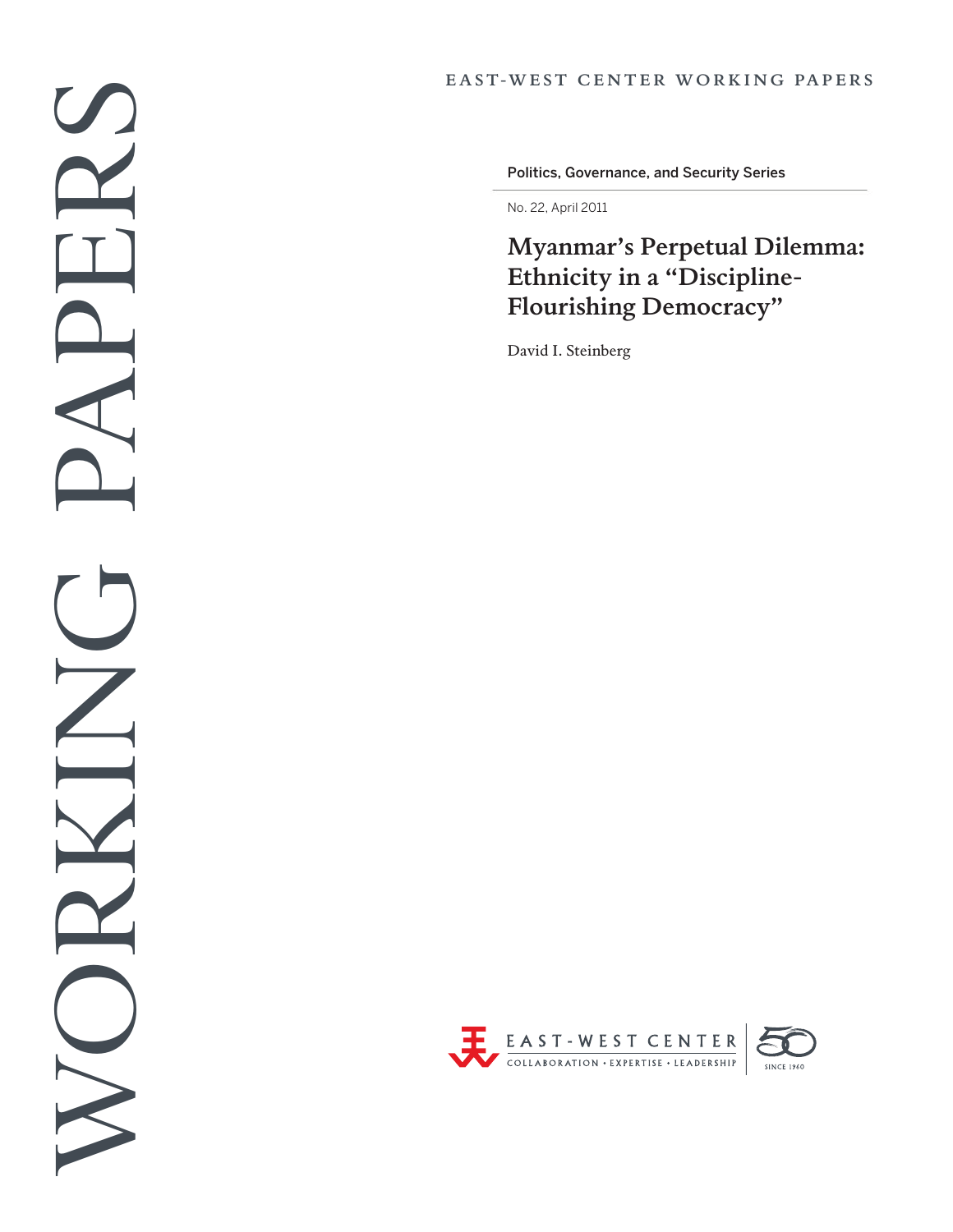The East-West Center promotes better relations and understanding among the people and nations of the United States, Asia, and the Pacific through cooperative study, research, and dialogue. Established by the U.S. Congress in 1960, the Center serves as a resource for information and analysis on critical issues of common concern, bringing people together to exchange views, build expertise, and develop policy options.

The Center's 21-acre Honolulu campus, adjacent to the University of Hawai'i at Mānoa, is located midway between Asia and the U.S. mainland and features research, residential, and international conference facilities. The Center's Washington, D.C., office focuses on preparing the United States for an era of growing Asia Pacific prominence.

The Center is an independent, public, nonprofit organization with funding from the U.S. government, and additional support provided by private agencies, individuals, foundations, corporations, and governments in the region.

*East-West Center Working Papers* are circulated for comment and to inform interested colleagues about work in progress at the Center.

For more information about the Center or to order publications, contact:

Publication Sales Office East-West Center 1601 East-West Road Honolulu, Hawai'i 96848-1601

Telephone: 808.944.7145 Facsimile: 808.944.7376 Email: ewcBooks@EastWestCenter.org Website: EastWestCenter.org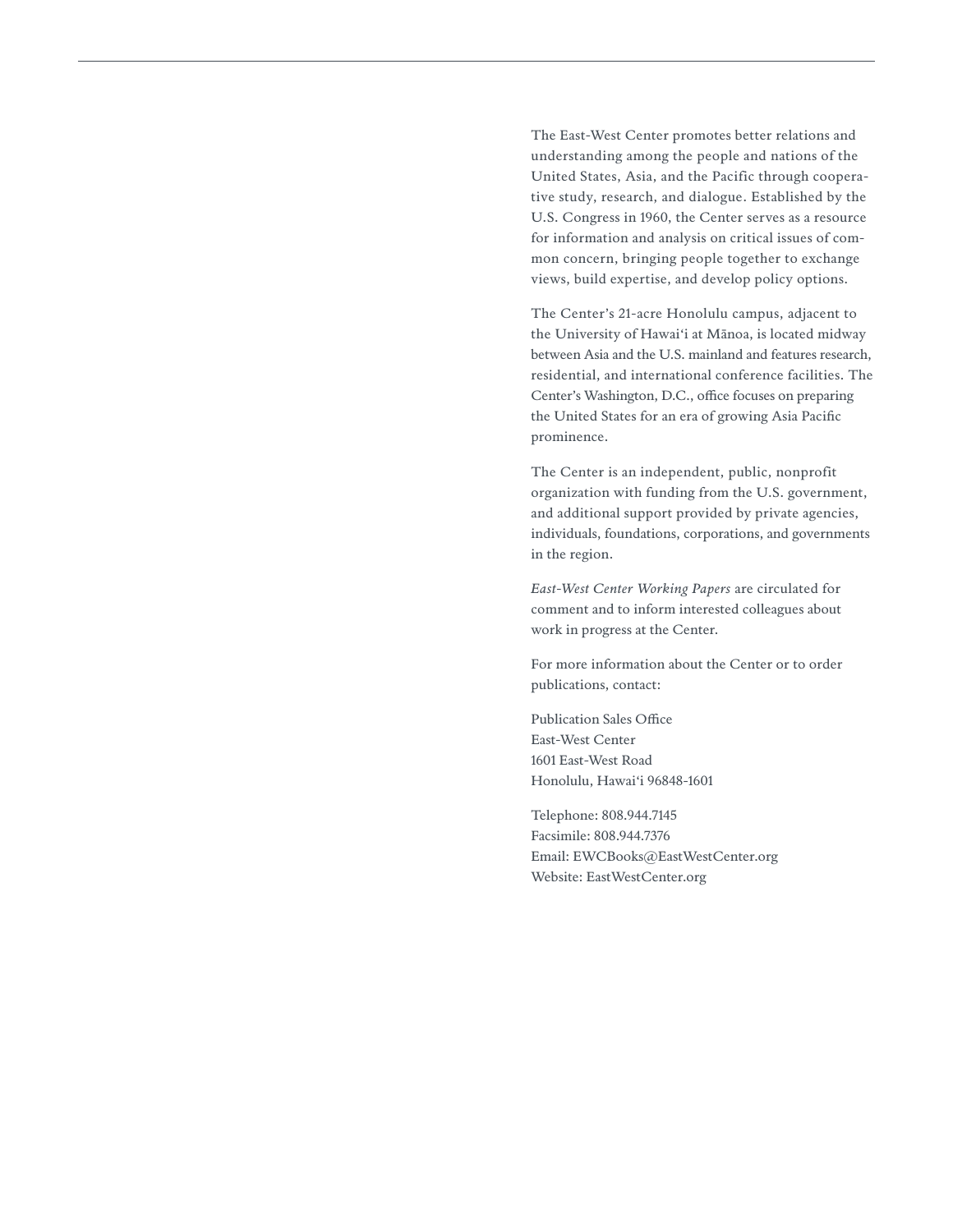



Politics, Governance, and Security Series

No. 22, April 2011

## **Myanmar's Perpetual Dilemma: Ethnicity in a "Discipline-Flourishing Democracy"**

David I. Steinberg

**David I. Steinberg** is distinguished professor of Asian Studies, School of Foreign Service, Georgetown University. His latest of six books on Burma/Myanmar is *Burma/Myanmar: What Everyone Needs to Know* (Oxford 2010).

He is a former POSCO Visiting Fellow at the East-West Center and has also participated in multiple discussion seminars on Burma hosted by the EWC in Washington.

East-West Center Working Papers: Politics, Governance,

and Security Series is an unreviewed and unedited prepublication series reporting on research in progress. The views expressed are those of the author and not necessarily those of the Center. Please direct orders and requests to the East-West Center's Publication Sales Office. The price for Working Papers is \$3.00 each plus shipping and handling.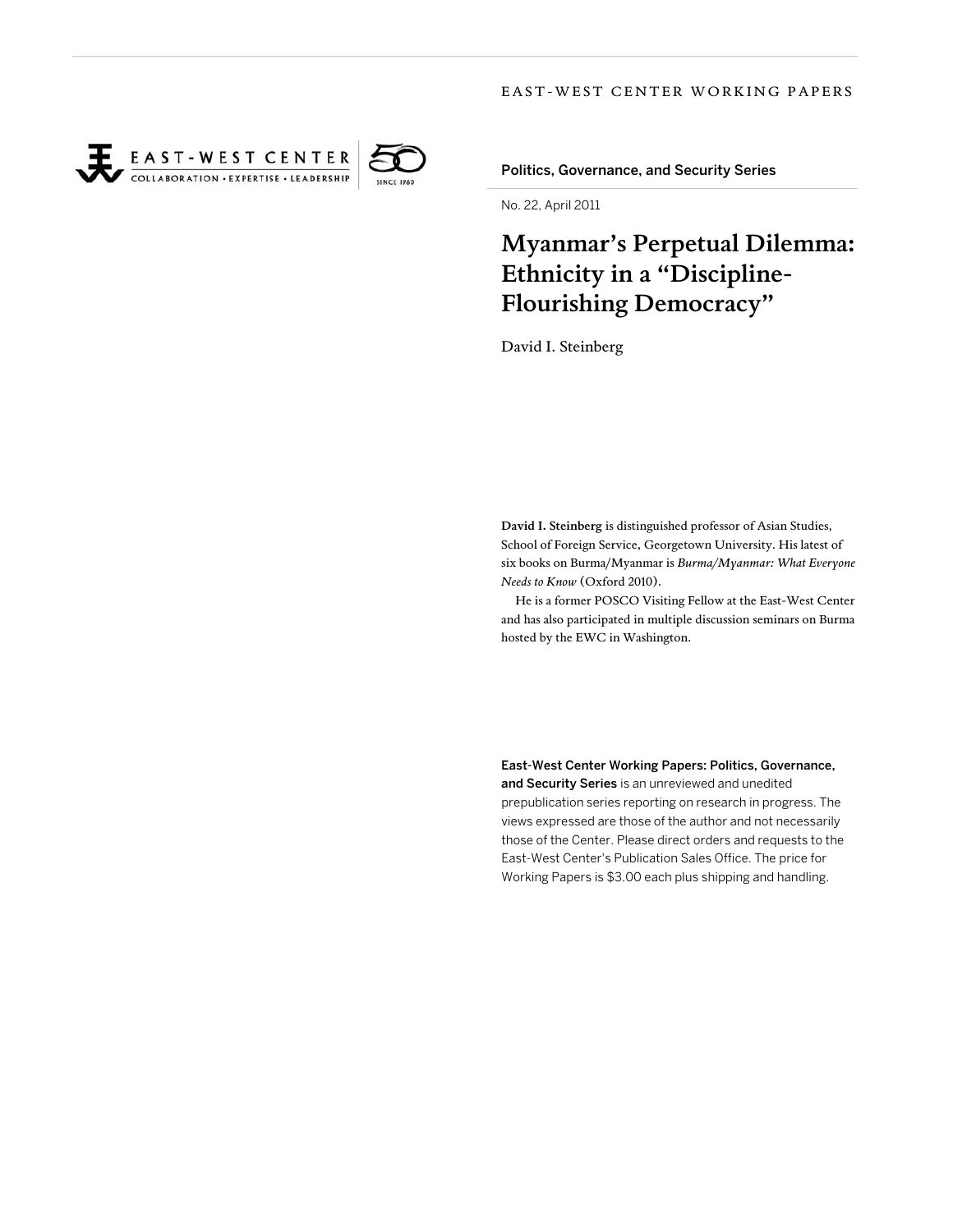### *Myanmar's Perpetual Dilemma: Ethnicity in a "Discipline-Flourishing Democracy"*

#### **David I. Steinberg**

#### **Georgetown University**

A new government was inaugurated in Burma (Myanmar) beginning January 31, 2011. However flawed the election of November 7, 2010, that brought it to power, and however tilted toward continuing military domination the 2008 constitution may have been—one that was approved by a stage-managed referendum in May of that year—a new era is opening in Burmese political life. Although it may not be apparent to outsiders*,* significant changes have occurred within the rigid construct of *tatmadaw* (military) control that could profoundly affect the future of that state.

Foreign interest in Myanmar for the past 20 years has been understandably concentrated on the problems of democracy and human rights. Although this is of continuing internal and external concern, the central, unresolved issue facing the state since independence in 1948 has been finding the solution to the problem of governance of this profoundly multi-cultural society. Burmese civilian and military, socialist and capitalist, governments have attempted to cope with the seemingly myriad, exceptionally diverse, one-third of the population of over 50 million people who are not majority ethnic Burman, and create an overarching sense of loyalty to a unified state. Through several political incarnations, each government has designated the country as the "Union" of Burma or Myanmar. Yet, the concept of union is fragile and often violently contested. The head of state in 1992 estimated that since independence perhaps a million lives have been lost in multiple, confusing ethnic and political struggles.

Approximately two-thirds of the country's population are ethnic Burman (or, Bamar). The remaining third comprises seven major indigenous ethnic minorities, also called ethnic "nationalities"—Shan, Karen, Rakhine, Mon, Kachin, Chin, Kayah—and more than 100 other recognized "ethnicities," many of whom are linguistic or dialect groups. Generally, the central and upper plains are predominantly populated by ethnic Burman. The minority areas are around the country's borders, in the steep, rugged highlands that ring the central valley. This difficult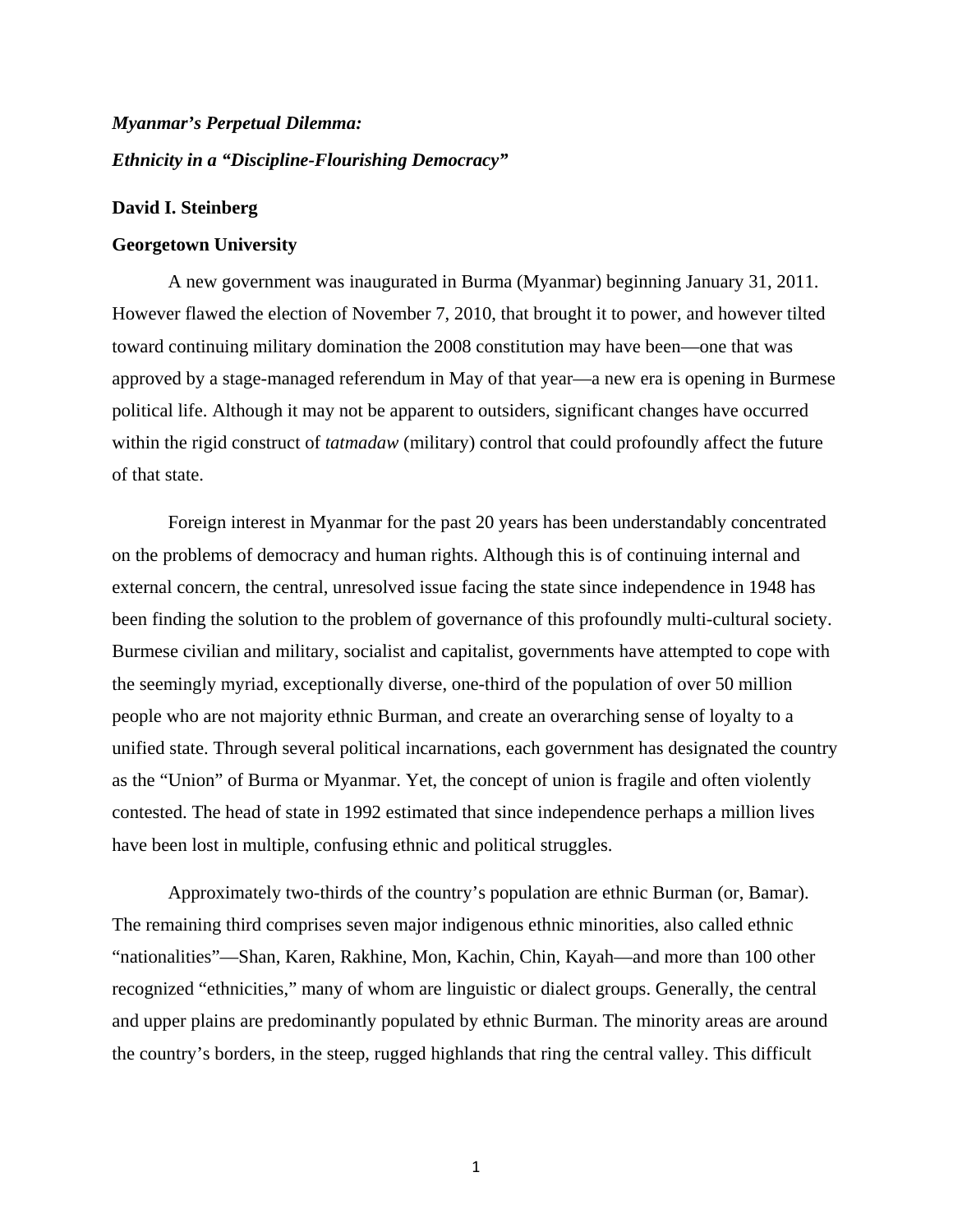terrain has been the battleground for generations of attempted rebellions by minority group armed forces.

Burma/Myanmar has careened from pseudo-decentralized control under civilian rule (1948-1962), to a unitary military-dominated socialist government (1962-1988), and centralized military rule by decree (1988-2011). At no time have the multiple ethnic groups been given the degree of autonomy they have, in differing degrees and at differing times, desired. The Myanmar government has designated 135 "nationalities" or "races," only seven of which have designated "states" (provinces) and six additional smaller groups separate administrative units.<sup>1</sup> All will have very limited authority and license.

Burma/Myanmar since independence has never been a "nation-state" in which a national culture/ideology unites diverse peoples within the state, the model of which has been France since its  $18<sup>th</sup>$  century revolution. Each government in Burma/Myanmar, however, has attempted to create this binding emotional and intellectual climate. Although every administration to some important degree has used the adherence to Buddhism as an element of that milieu and exploited it to provide legitimacy to its administration, the civilian period stressed this more than any other. U Nu, prime minister for much of that time, was elected in 1960 on the platform of making Buddhism the state religion.

The military, knowing how divisive such a move would be for many of the minorities, opposed it, and when they seized power in 1962, they instead advocated a rigid form of socialism with dual purposes: to get the economy, which had been in British, Indian, and Chinese hands before independence, back under Burman control; and to substitute a religiously neutral rallying ideology that could bring minority groups under a state-sponsored ideological umbrella. Incompetence forced the end of the socialist system as such a focus in 1988. It has since been replaced by the regime's reinterpretation of Burmese history to ensure that the military itself becomes the intellectual and ideological center of the country, as it has become the power and authority nucleus. It seems unlikely that this will be any more successful than previous attempts

<sup>&</sup>lt;sup>1</sup> The problem is that the Burmese term  $lu\text{-}myo$  (lit., people-type) can mean race, ethnicity, nationality, etc. (e.g., French  $lu\text{-}myo$ ). This discussion is devoted to internal minority issues, not those of external origin: the Indians (all those from the subcontinent), or the Chinese, who have become increasingly important since 1988. The Rohingya, a Muslim minority on the Bangladesh border, are considered stateless by the Burmese government.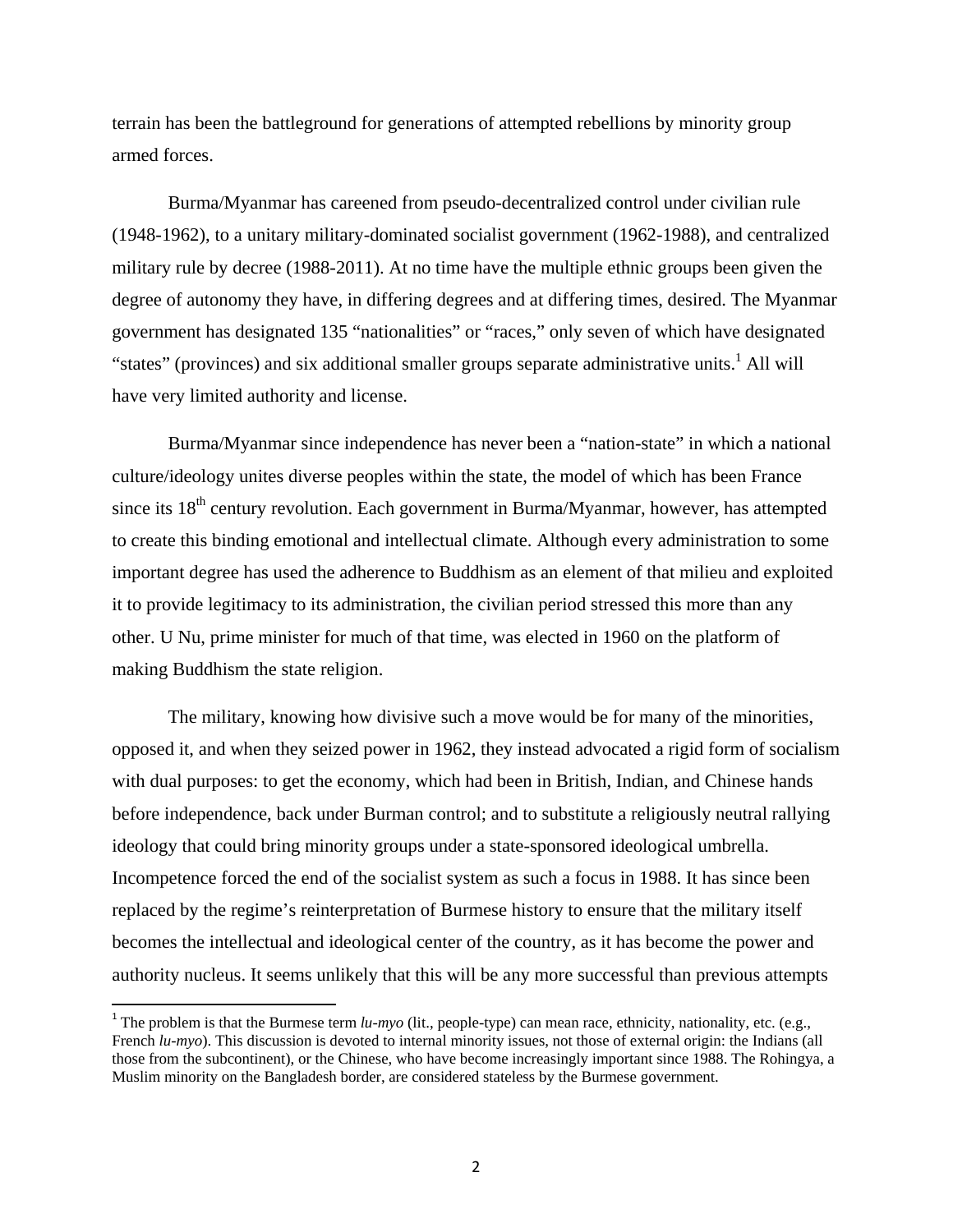to create the nation-state. Inherently, this further exacerbates the minority problem as the upper levels of the military are virtually all Burman Buddhist.

 Although British colonial rule may be faulted by separate administration of the Burman heartland from some of the peripheral border areas, the territorial scope of what became modern Burma was a matter of colonial convenience, unrelated to ethnic, religious, linguistic or other continuities that spill over into adjacent areas; it essentially created the backdrop of the modern tragedy that Burma/Myanmar has played on the Southeast Asian stage since World War II.

 Each act of this minority drama has been rewritten by each government since independence. The present government's approach is ostensibly different; an effort seems to have been made to attempt to resolve the minority conundrum. In actuality, however, all the acts suffer from the same flawed negative emotional response to minority concerns.

The present approach began shortly after the September 18, 1988 coup that was designed to ensure continuing military control in the face of a state-wide people's revolution that ultimately failed. With the state's labor-intensive military of just under 200,000 and armed rebellions totaling over 50,000, the state's military attempts to resolve the numerous rebellions, often in remote areas and in difficult terrains, had been a failure for a generation; yet no rebellion or combination thereof could overthrow the central state administration.

The state was continuously bleeding. One military officer admitted that in one rebellion their losses were unsustainable. The center was denied access to much of its border areas and their natural resources, thus also prompting smuggling and narcotics production and distribution. The garrison state, military rule, could thus be justified by the internal and external threats of the disintegration of the Union. Suspicion of foreign entanglements was also evident, for each of the countries surrounding Burma/Myanmar (except Laos), and the UK and the U.S., had supported in some manner internal insurrections in that country and their dissidents.<sup>2</sup> No wonder that the primary, stated goal of the contemporary Burman *tatmadaw,* which had fought against these rebellions, should be the preservation of national unity.

<sup>&</sup>lt;sup>2</sup> U.S. support to dissidents continues in Thailand through government and private funding.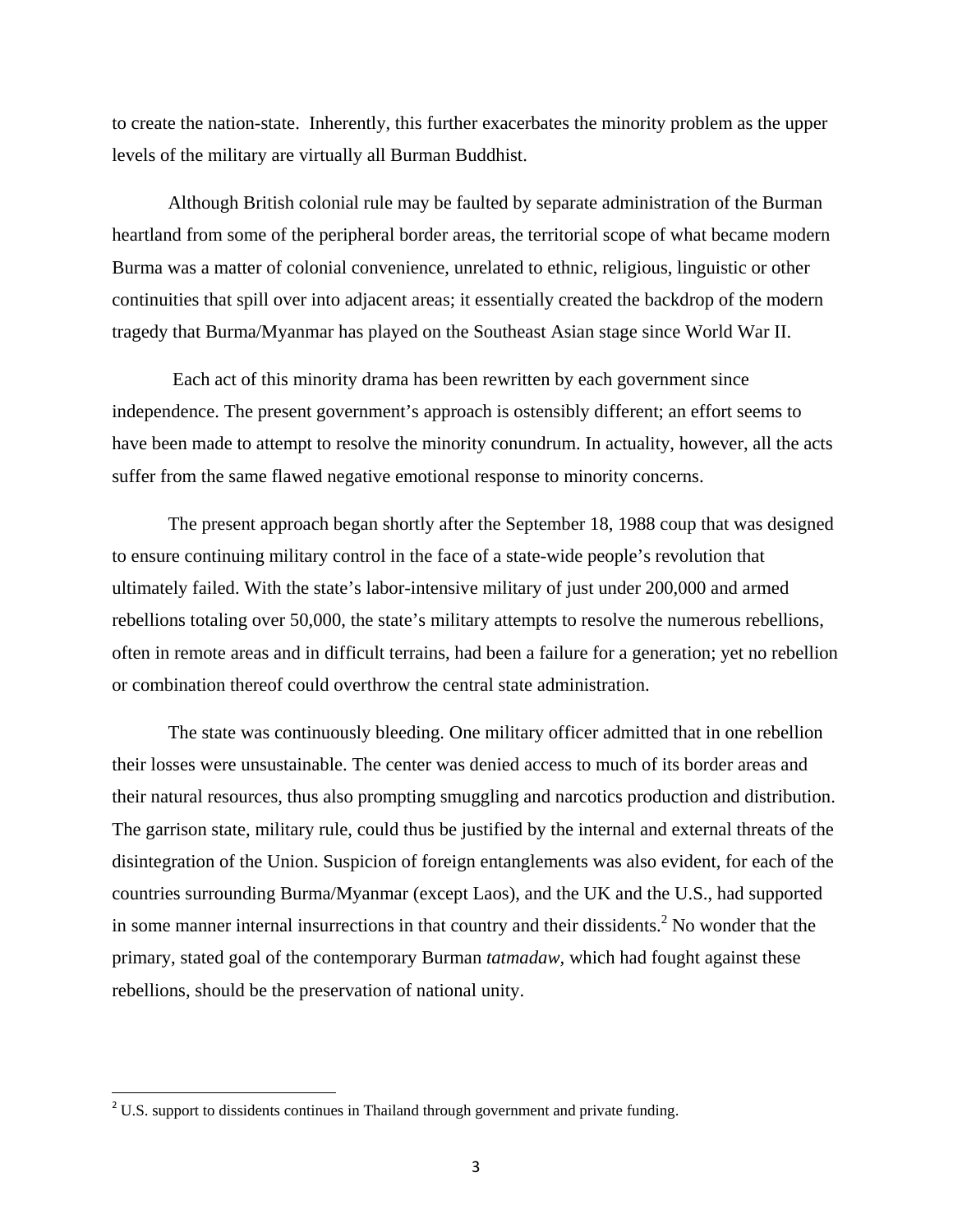Burman military administrations have been marked both by disdain of the minorities as cultural equals and fear of their potential for revolt, coupled with suspicions of foreign intent. These attitudes were exacerbated in the socialist, isolationist period of military rule (1962-88), where the minorities, because of the porous, ethnically irrelevant borders, had external contacts with their linguistic cousins the Burmans lacked, while Christian and Muslim groups had overseas religious friends. These already complex attitudes were further inflamed since 1988 when Western states, especially the United States, had called for "regime change" in that country. The fears of a U.S. invasion, however irrational to outsiders, have been continuously evident among its leadership since that time.

The beginning of the answer to this perpetual minority problem was a series of official, verbal cease-fires, totaling seventeen starting in 1989, that over time left insurgents in place controlling some territory and still armed, while a few of the rebellions continued—most prominently the Karen, drastically weakened but still in revolt since 1949—the longest such rebellion in the modern world.

 The junta, similar to the military rule in the 1970s, had determined to replace their martial law with a constitution that would continue military control through other means. In contrast to the military-instigated 1974 constitution, which created a unitary, single-party, socialist state that neglected any minority concerns, the long, protracted efforts to formulate a new constitution that began in 1992 and was finally completed in 2007 made a number of innovations for the minorities, that came into effect in 2011 but the impacts are still unclear.

Although the civilian (1948-1962) central legislature was bicameral, with an upper house designed to ensure some minority voice, essential power was vested in the Burman–controlled lower house. Some minority "states" (provinces) were established, and more created over time in both the civilian and military periods, but whatever modest authority some of the minorities had in their own areas under the central civilian government was eliminated under 1962 military rule. The minorities felt subjugated and in some areas the Burman military acted as an occupying army oppressing local peoples, who were denied the opportunity to study their own languages in the officially prescribed curriculum.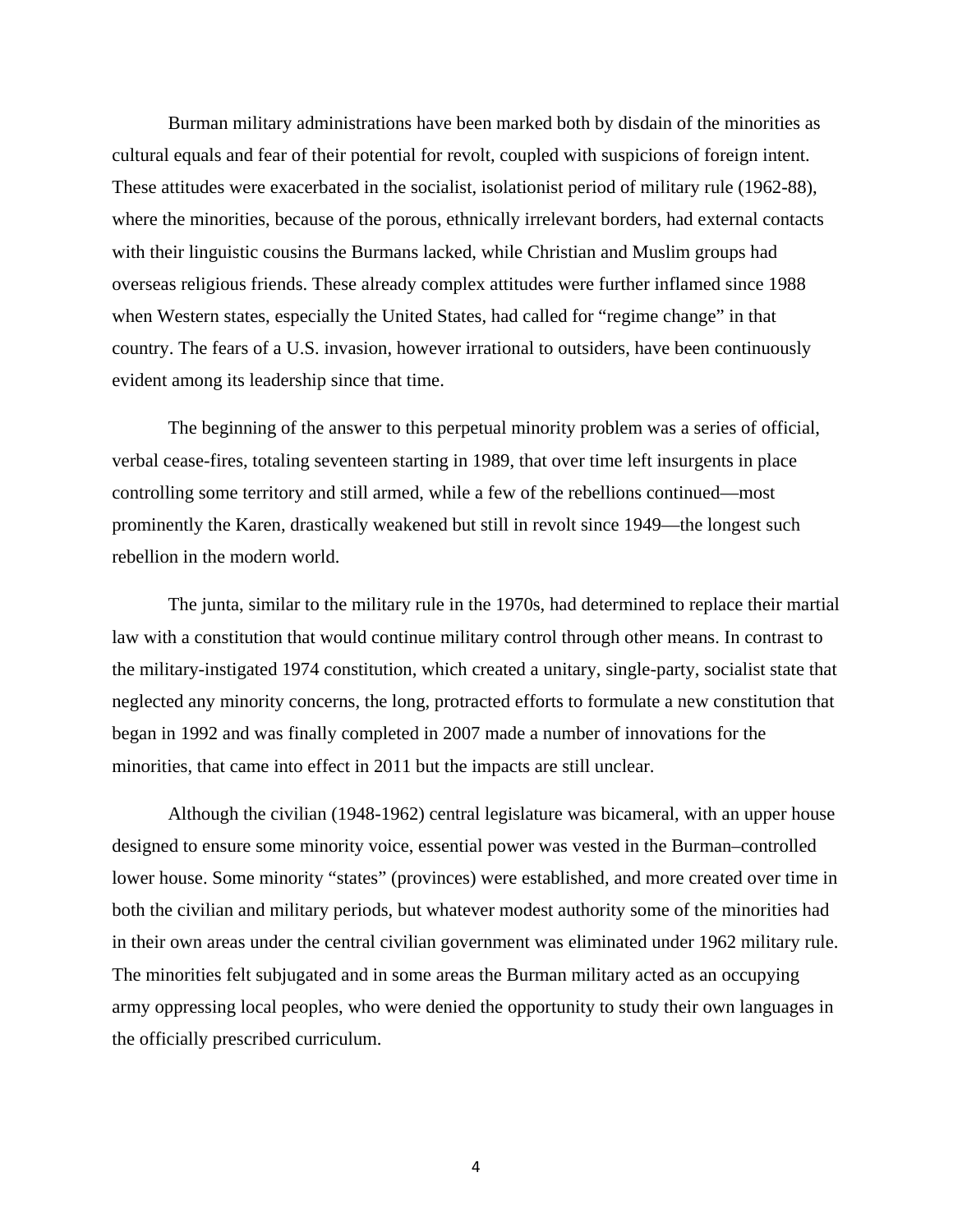Now, in 2011, under the 2008 constitution, legislatures (*hluttaws*) have been established in minority areas for the first time in the history of Burma. In addition to the bicameral central legislature, previously noted, there will be fourteen provincial ones—seven "regional" *hluttaws*  in essentially Burman areas, and seven "state" *hluttaws* in predominantly minority areas. In addition six other ethnic groups have been allotted some self-government through subordinate *hluttaws*. At all levels, each *hluttaw* will have 25 percent active duty military chosen by the Minister of Defense, who must also be a military officer.<sup>3</sup> Taut military control seems evident throughout the state.

 Many Western observers have called the elections a "sham," lacking international credibility and legitimacy. The elections were certainly manipulated to secure what the junta had wanted. Registration of political parties was controlled, highly expensive for an impoverished country and population, and even if individual ballots may have been fairly counted in some cases, advanced voting (absentee ballots) were evidently and extensively rigged. The result was that about 80 percent of the seats of the bicameral central *hluttaw* went to the government's political party (the Union Solidarity and Development Party-USDP), one that was based on the mass organization of some 24.5 million people under explicit military domination.

 Significantly, however, in six of the seven minority areas, the government's USDP did not gain a majority, but rather a plurality. Over half the parties gaining seats were ethnically related. With their 25 percent military supplement, state dominance over minority areas remains. Yet ethnic identity obviously looms very large within Myanmar. As foreign commentators note the importance of state nationalism in many developing societies, including Myanmar, they should also note the rising tide of ethnic nationalism mirroring that at the national level. Ethnicity has been reified.

 Since independence, the various minorities have felt ill-disposed toward the administration of the Burman majority. The intensity of that feeling has increased under successive Burmese governments. When there have been local, minority administrations, they have been underfunded compared to Burman areas. Yet, as some minorities claim, much of the natural resources of the state are in minority inhabited areas, and they were verbally promised by

<sup>&</sup>lt;sup>3</sup> The 25 percent military in the legislatures was probably based on an Indonesian model under Suharto, as the Burmese had assiduously studied and praised the longevity of Indonesian military dominance.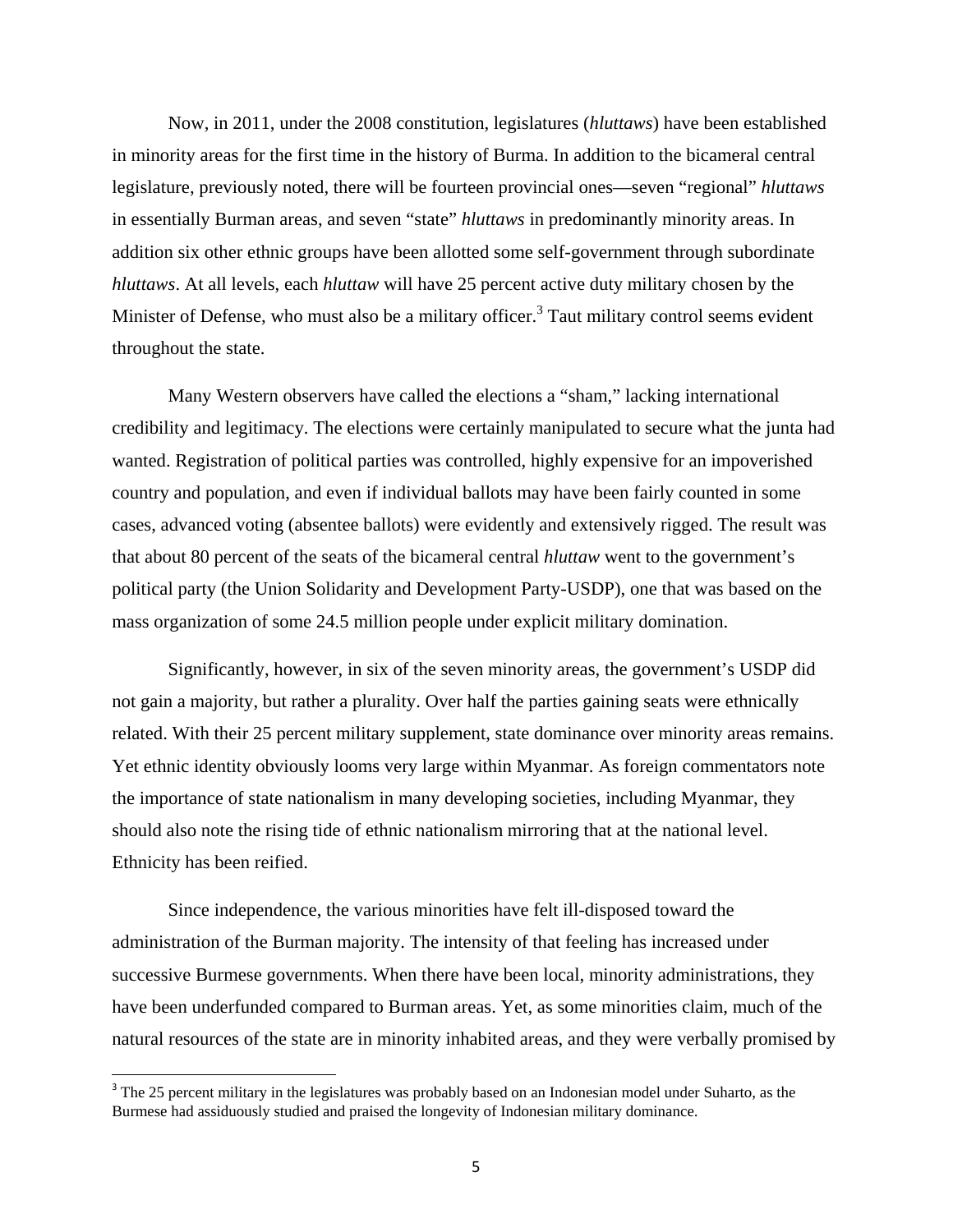the architect of independence, Aung San, that they would get an equal share of state assets. Minorities have more vigorously complained that although all the constitutions of the state (including that of 2008) have titularly honored the languages, cultures, and customs of such groups, the central administration has in fact continuously mandated assimilation and denied them primary cultural rights, such as forbidding education in minority languages in the statecontrolled educational system, and gradually creating glass ceilings for minority participation in the upper reaches of the military (colonel and above), and in the bureaucracy as well. Evident Burman disrespect of the minority groups, especially those that do not profess Buddhism, is widespread. Brutal treatment of insurrectionist forces in minority regions, such as free-fire zones and village destruction, is obvious. Although minority "genocide," as some opposition figures claim, has not taken place, human rights violations are widespread and apparent.

 Although some of the larger minorities had originally called for independence, that era seems over. Now, however, all of the major groups have pushed for some form of federal structure that would give those regions more autonomy. But at least since 1962, the military leadership has believed that any federal structure is the first stage toward secession from the Union. Under the junta, it was illegal for any group to undertake the planning for any constitution other than the one the military had designated and scripted, so a variety of such planning, which was fragmented but extensive, took place overseas, and universally called for a federal structure of some dimension.

 If one were to approach national officials and ask them about the government's attitude toward the minorities, they might well reply that never in the history of Burma/Myanmar have these groups been allotted so much authority. First, there have been the cease-fires. Now, for the first time in Burmese history the seven major ethnic "races" and six smaller ethnic groups have legislatures that can have a degree of self-government (even if militarily controlled). The junta has built more infrastructure in minority areas then all previous governments together, and a ministerial position (albeit constitutionally occupied by a military officer) has been created to minister to these groups. So the state has been conscious of the minority problems and attempted to deal with them, but in military and Burman terms.

 This hypothetical response, however, is that the military's answer is half right and badly flawed. Three important issues remain that will likely cause continuation of majority-minority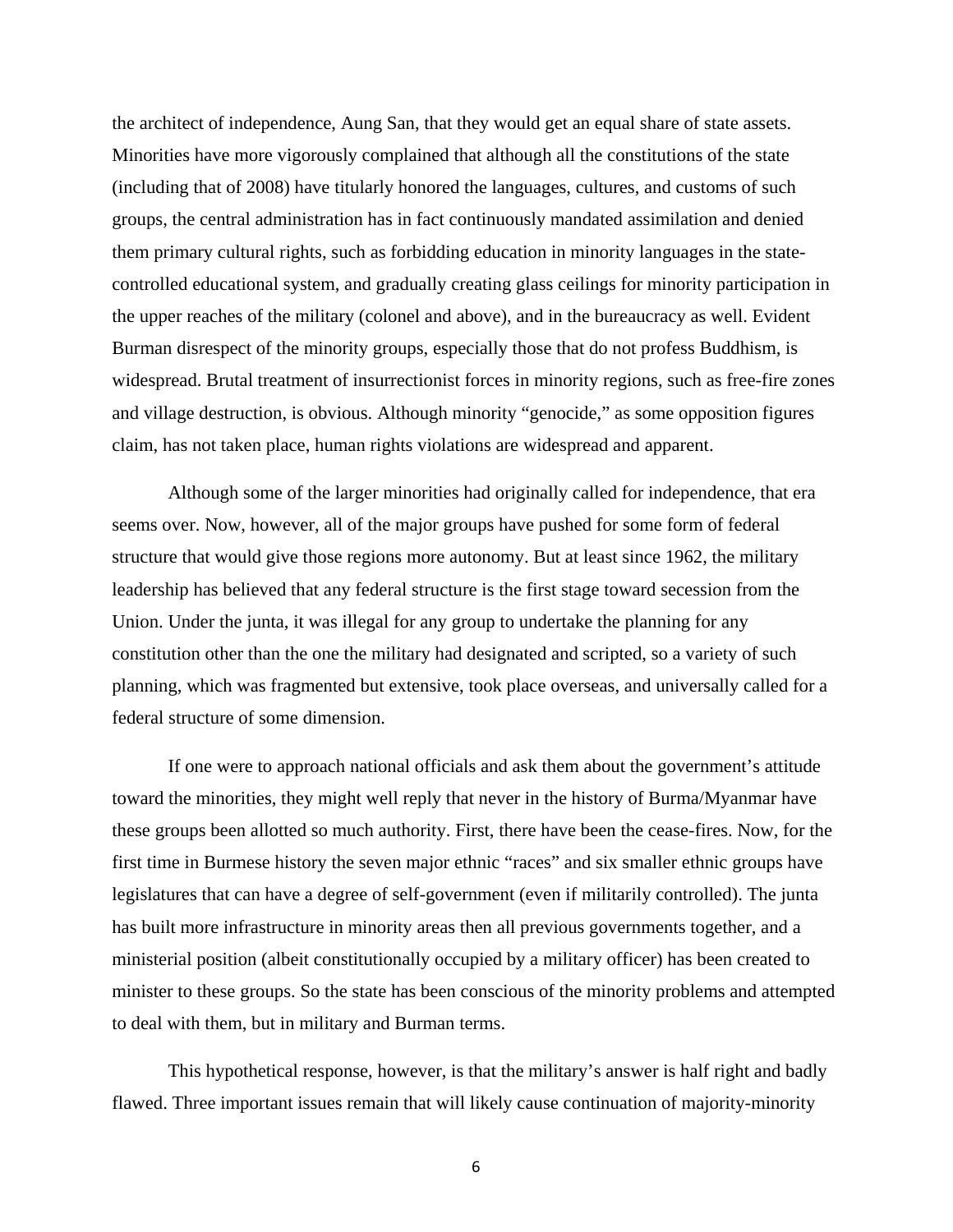tension unless resolved. These are: the expectations of the minorities and their beliefs in their rights; the attitudes of the Burman authorities and the lack of national socio-economic and political mobility; and the problem of the Border Guard Forces—the issue of resolving the dilemma of the minority armies that remain in place.

 The importance of more local authority in and among minority groups has grown over time, reflecting the rise of educational standards, nationalism, and identity, an identity perhaps accentuated by somewhat more benign treatment of their minorities (some the same as those in Myanmar) by the neighboring state of China, and by the oppression and attempted assimilation under which they have suffered. The calls for various forms of federalism, anathema to the military for half a century, remain unanswered and unfulfilled. How much authority the new local legislatures will have is unclear, but it is likely to be less than what was wanted.

 All avenues of social mobility and advancement are under military control. This was not true in the civilian period. Political power, higher education, civil society, the *sangha* (monkhood), and the economy are dominated by the military, and the most obvious avenue to social mobility and authority (and access to the middle class) is through the military channels themselves. If present patterns continue, the middle class in Myanmar will basically be composed of retired higher-level military and the Chinese community, which now has a major grip on much of capital and thus on non-state investment and the economy. For a national ethos to prevail and be accepted, these avenues, thus access to the middle class, must be seen to be reasonably open to all ethnicities and religions. This is not presently the case.

 These tensions are continuing, but an immediate minority problem will preoccupy the new government. That is: the issue of the Border Guard Forces (BGF), or how to integrate minority armies into some state controlled military institution. The cease-fires allowed minority group armed forces to hold their weapons as long as they did not attack the *tatmadaw*. Earlier plans had called for all such forces to surrender their arms before the referendum on the constitution in 2008. This did not happen, and lessons might have been garnered from similar circumstances in other countries that this was unlikely at best. Yet the 2008 constitution specifically calls for a single *tatmadaw*, so some solution had to be found. In 2009, the junta initiated a plan whereby the insurgent armies would be melded into the regular national army by ensuring that each battalion of minority forces would have ten percent regular troops, and that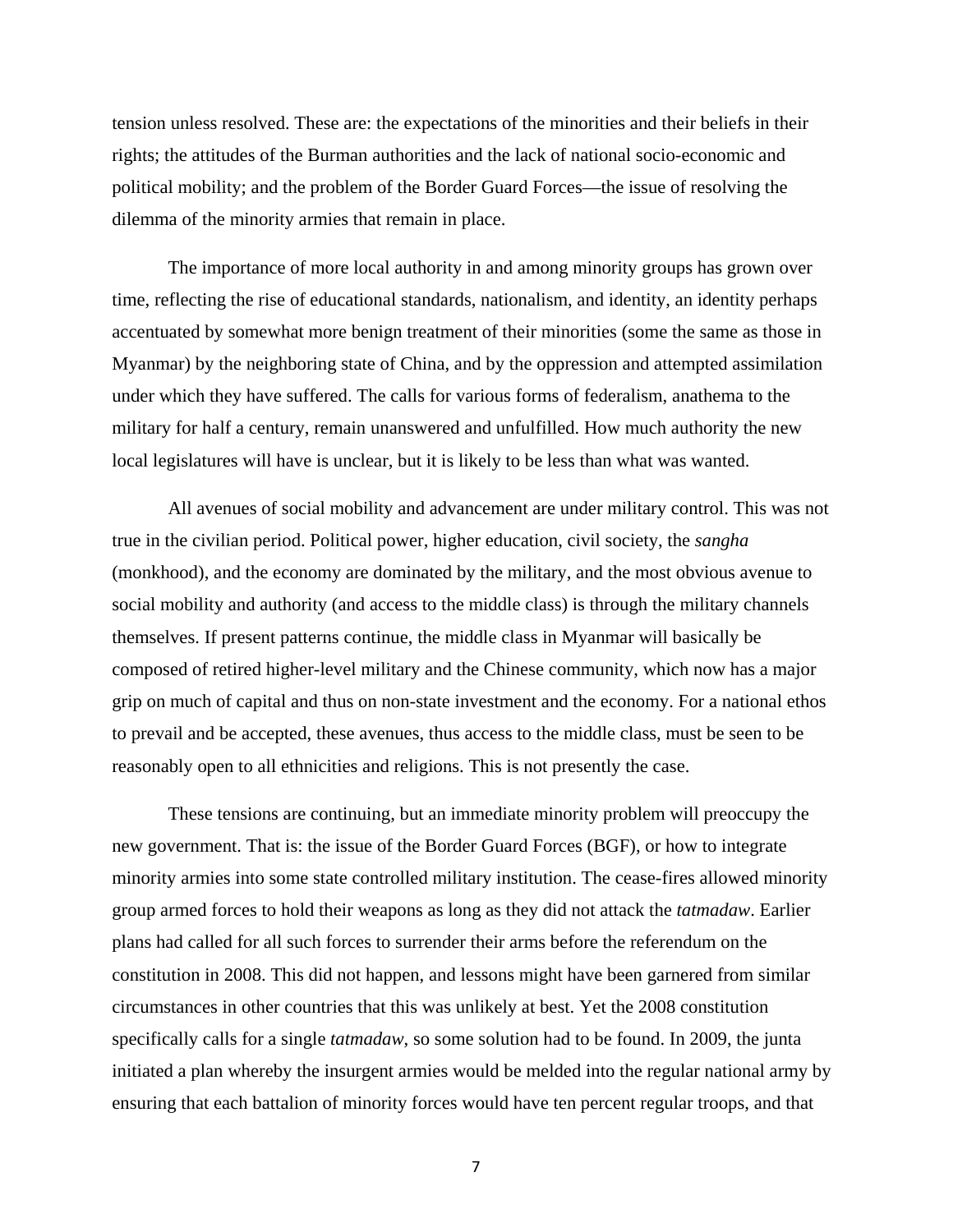one-third of the leadership of each such battalion would be *tatmadaw*, This plan would have emasculated all such forces and prevented them from ever threatening the state again. This was, of course, the intent.

 No major ethnic insurrectionist group agreed, and negotiations have gone on for two years without resolution of the problem. Multiple supposed negotiations have taken placed, but the central authorities have been adamant in their insistence on their terms, and various deadlines have past without resolution of the issue. Tensions have risen in some of the critical minority regions, specifically in the Kokang, Kachin, and Wa areas on the China border. China has attempted to mediate the issues with little success. In a show of force, the Burmese military wiped out the small Kokang army in August 2009, forcing some 37,000 refugees into China, much to the displeasure of the Chinese government. This action was said to have been taken on Chinese suggestions based on Chinese concerns that an illegal arms factory operated in that Kokang area that could have supplied equipment to internal Chinese Uighur dissidents; but the Burmese are said to have over-reacted to the problem, creating more difficulties than theretofore and angering the Chinese.

 On September 1, 2010, the last deadline was issued by the junta, stating that thereafter the cease-fires would be void, implying that retribution would follow. The deadline was not met, the Kachin and Wa, with some 35,000 or so troops under their control, have formed an alliance to resist if attacked, and minority forces have been recruiting. So the new government will have to deal with this vital issue.

 It is yet unclear how much authority these "state" *hluttaws* will have, and even if they have considerable leeway whether they will be able to institute laws or regulations that have some meaningful impact on their areas. Almost as important is whether there will be serious debates allowed on local issues, and if so, whether these will be able to be reported in the media, which have been under stringent government control. Rumors abound that these states will have the capacity to tax and generate funds, and that loans from the central government may be made available. Although such loans, if approved, might ease immediate fiscal problems, their residual effect would be to tie the minority areas even more closely to central control, which may have been a factor in this plan. If this is considered devolution of authority, it will likely have the opposite effect.